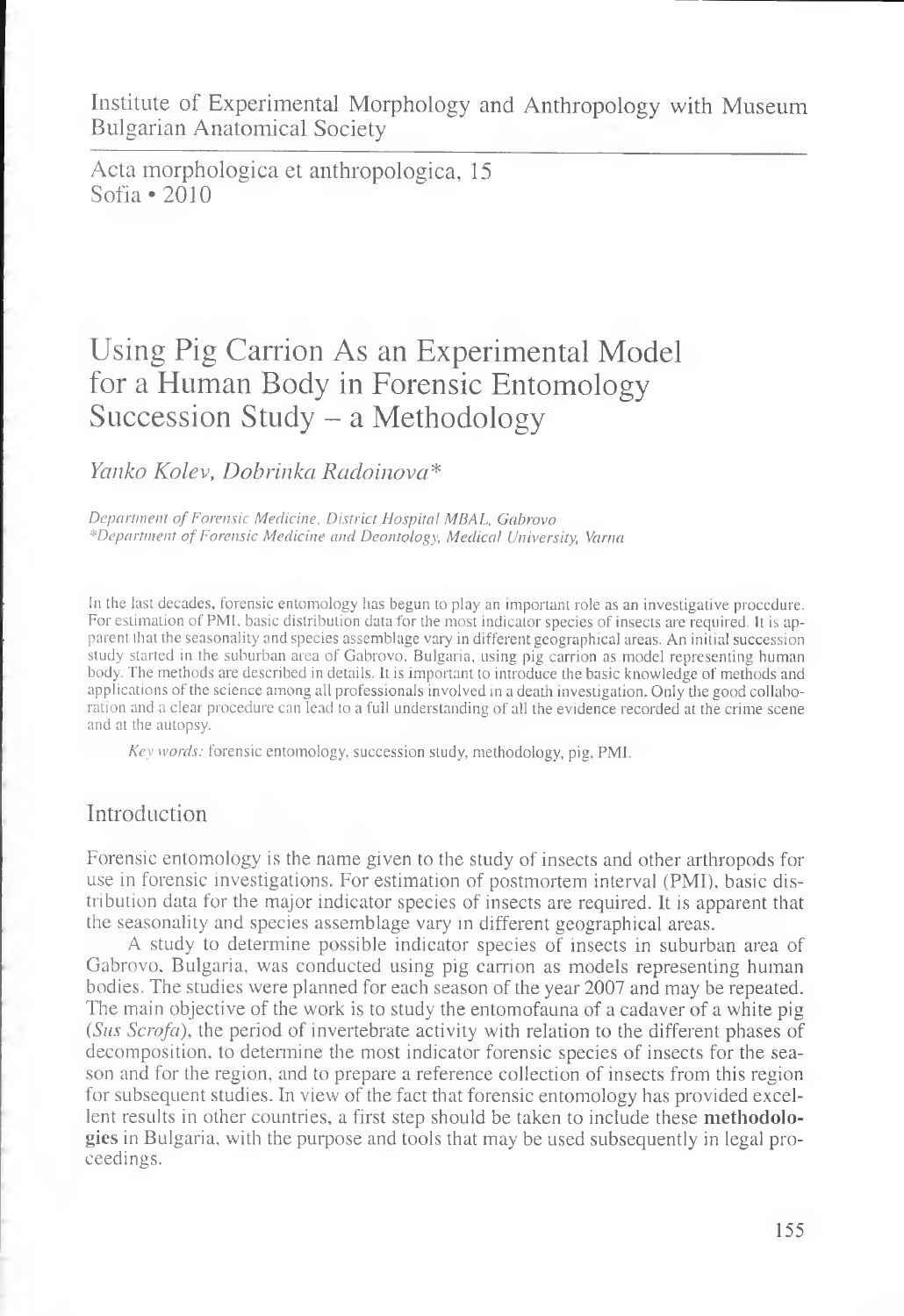**Study Site.** Study site was chosen in a suburban area of Gabrovo (almost the geographical center of Bulgaria), on a semishaded slope of a hill. The field was specially surrounded by a fence before the experiments, against occasional human or animal intrusions.

**Research Models.** The use of human corpses for field studies is illegal in Bulgaria. Pig carcasses were used in experiments because they have been widely accepted as human models for decompositional studies [3]. Pigs are similar to humans since they are omnivorous and possess a similar digestive system including their gut fauna which is important in the evaluation of the decomposition process of carcasses. The last stage of digestion in the intestinal tract of both humans and pigs occurs through bacterial action, not by autolytic enzymatic action as occurs in many other animals. Differences exist between the types of bacteria found in the intestinal tract of the pig and humans, but the end result is the production of the same gases in the gastrointestinal tract which cause refloat [7]. Pigs are relatively hairless and have skin tissue similar to that of humans, in fact it has been used in human skin grafts. C a t t s and G o f f  $[2]$  claim that a 23 kg (50) lb) pig is approximately equivalent to an average adult male torso, which is the main site of decomposition and insect colonization.

## Materials and Methods

Dead pigs, *Sus scrofa* L., were used as human models for this study, one animal for each season. The mean weight of the animals was 20-32 kg. All dead pigs were purchased from a farm near to the study site. Prior to purchase, the pigs were killed by a strong blunt force strike to the head. Each dead pig was immediately double bagged in a heavyduty plastic trash bag and transported to the study site. Wire cage was placed over a pig body to protect it from large vertebrate scavengers. Pitfall traps were installed in the soil at the ground level, at 4 points in 1m distance from the body. Instruments: Tool box (data-loggers, containers, consumables, etc.).

Data Collection with Meteorological Measurements. Observations and collections were made from the day of deposition to the full decomposition of the body. Data loggers for measuring the ambient and cadaver temperatures together with air humidity were used for reference with the local meteorological station data, and for future calculating development periods of certain species at varying temperatures. In addition, every time of sample collection the ambient temperatures were measured with a digital thermometer.

**Protocols.** On day 1, the pigs were removed from bags and placed in a location on the site. There was made a stub wound in the center of the abdomen of each animal, modeling real conditions of crime, which was used for inserting a data loggers for inner corpse temperature measurement. Data were collected including pigs number (season), time of death, date, time, sample number, ambient temperature at 1.5 m high and at the ground level, inner corpse temperature, air humidity, a brief description of the weather. A collection of adult flies and other insects was made over, on and under the pig. These were placed in vials full of ethanol and labeled. Eggs of flies were placed on moistened tissue paper in vials for rearing. A part of the eggs were preserved by placing them in ethanol. After the first day, samples were made on a daily basis during first 40 days for each experiment, and every second or third day for later period. A collection of adult flies and other adult insects (and their larvae) was made over, on and under the pig. We also collected the insects from under the cadaver and from the soil, and from pitfall traps at 4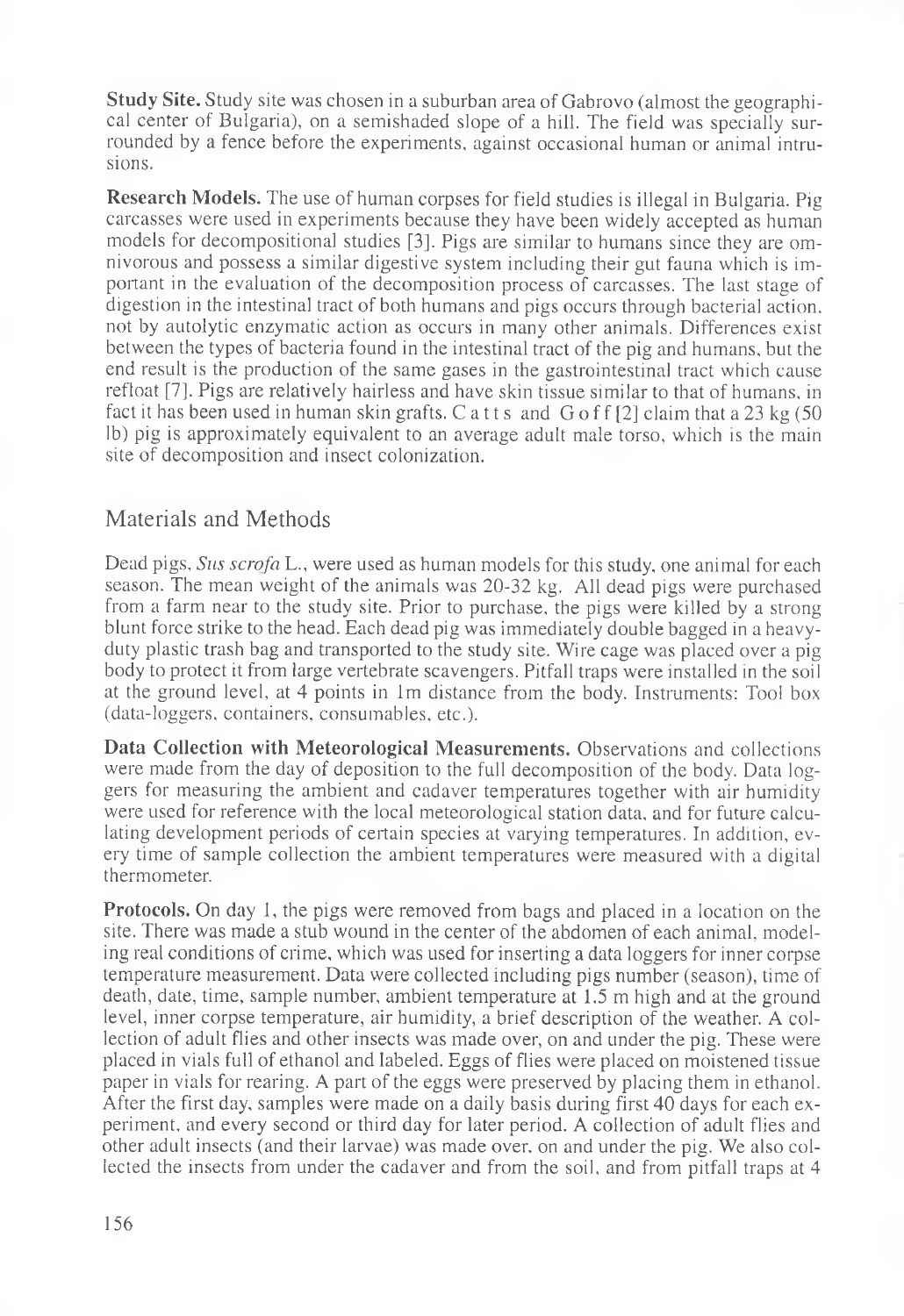points in lm distance from the body. They were placed in vials full of ethanol and labelled. Living samples of fly maggots from the corpse and from under it were placed in plastic containers (with perforated cups) for rearing. Another part of maggots specimens were killed as soon as possible with very hot  $(>80^{\circ}C)$ , but not boiling water for approximately 30 s to achieve best preservation. Afterwards they were stored in vials with ethanol. A photo and video documentation of the pigs, insects and study site was made.

**Rearing Procedures.** We stored the majority of maggots of each sample in plastic containers under controlled conditions, on a shelving in the forensic pathology district facility. The plastic containers with fine perforated lids were lined with coarse sawdust or tissue paper and filled in a part with a minced meat for feeding maggots. The maggots were checked daily. After adult emergence, the containers were placed into the freezer for a few minutes to kill the flies. Adults were put in labeled vials of 95% ethanol for future taxonomic identification. The data about the temperatures and the time of emergence were collected.

All the collecting of entomological evidence, documentation and processing were according to the standards established by the European Association for Forensic Entomology [1]. A single code was used in all of the documentation.

## Results and Discussion

The application of the entomological method to determine the time of death consists essentially of two main procedures: 1. During the early postmortem period, the estimate is based on a direct age assessment of the oldest individuals of fly larvae (maggots) that have developed on the body (minimum PMI) [4]. 2. During the late postmortem period, the estimate is based on the composition of the arthropod community as it relates to expected successional patterns. The study of arthropod succession enables scientists to associate each species or group to a well-established decomposition stage and geographical region [5, 6].

International forensic institutions already have specific entomologic laboratories to assist law officers at the death scene. Unfortunately, there are no such resources in Bulgaria and in the Balkan area, and the putting into practice of this technique is unusual and it has no practical basis. It is obvious a need of introducing forensic entomology use in investigation of death in our region.

This is a first step done for use of standard methods, on an experimental model of carrion insect succession in our region. As a result of growing practical experience, a simple protocol for collecting entomological evidence at crime scenes is to be developed. It must be according European standards for the use of forensic entomology in criminal investigations and must fit to the Bulgarian law procedures.

There is a lot of work to do in next months and years to develop a high level of competency in the field of forensic entomology for our country. But not less important is to introduce the basic knowledge of methods and applications of the science among all professionals involved in a death investigation. Only the good collaboration and a clear procedure can lead to a full understanding of all the evidence recorded at the crime scene and at the autopsy. A close interaction of the forensic entomologist with the forensic pathologist is strongly recommended.